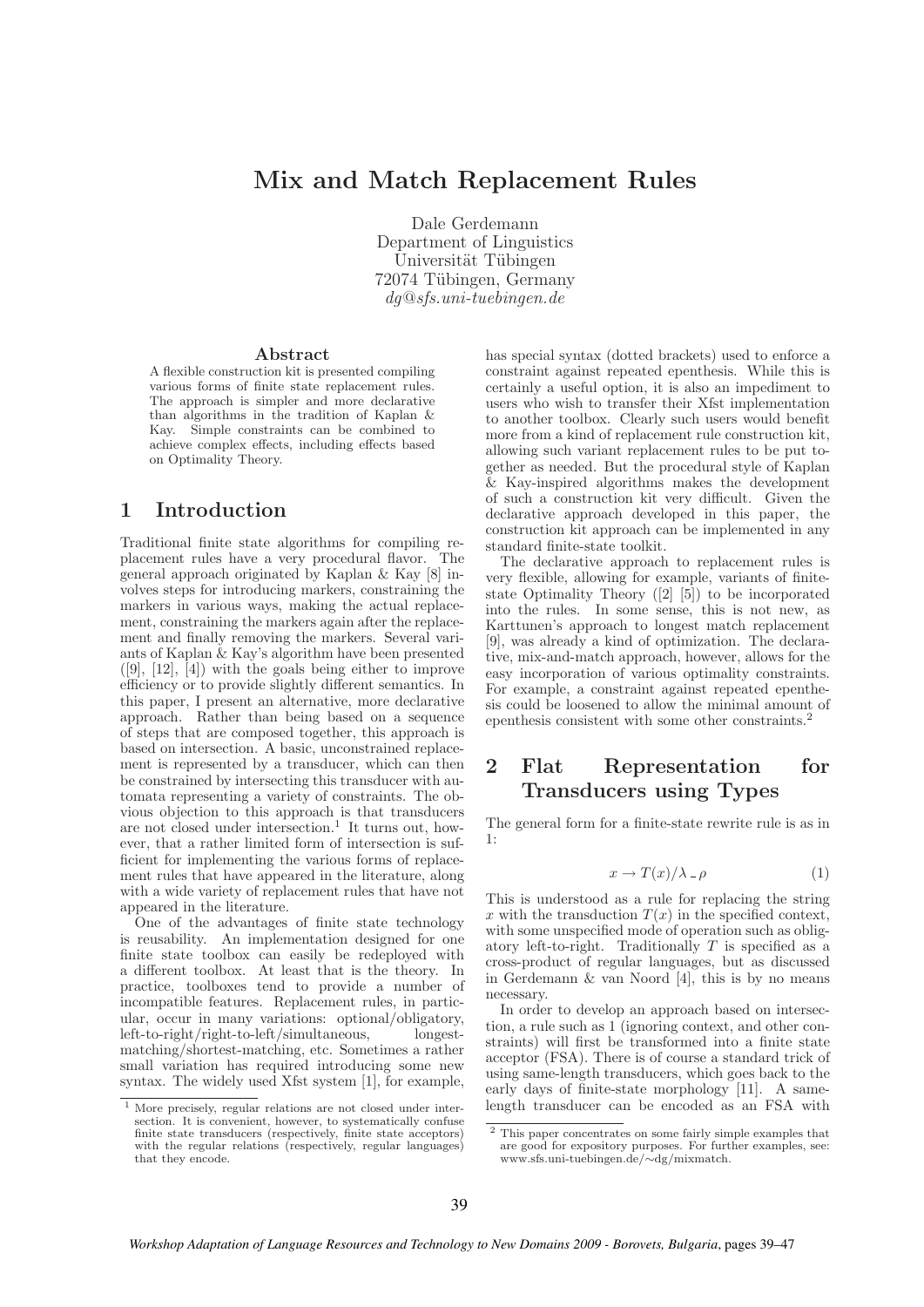transitions labeled with pairs of symbols, or equivalently by an FSA in which odd-numbered transitions (from the start state) count as inputs, and even numbered transitions count as outputs. This is, however, an inconvenient representation for two reasons. First, we often work with transducers that do not have the same-length property. And second, we would like our flattened transducer representations to contain other symbols for markup which count as neither input nor output. So rather than force things into a same-length mold, we use the following very general definition for a flat representation of a transducer:<sup>3</sup>

**Definition 2.1** A finite state automaton  $\boldsymbol{A}$  is a flat representation of a transducer T with respect to transducers extract\_input and extract\_output if:

 $T = extract\_input^{-1} \circ identity(A) \circ extract\_output$ 

It should be understood here that the equals sign means that the transducers defined on either side represent the same regular relation,

This flat representation is the central feature of the approach. This approach allows extract input and extract\_output to be defined in many different ways. To instantiate these extraction transducers in a useful and flexible way, I start by introducing a type system with types that these transducers can refer to.

### 2.1 Types

The goal of introducing types is to make it easy to define *extract\_input* and *extract\_output*. If some symbols are of the input type, for example, then these are the ones that should be extracted by *extract\_input*. A simple idea would be to use different alphabets for these two types. In some cases, this is a convenient idea. For example, if the input alphabet is Cyrillic and the output alphabet is Latin, then it is easy to distinguish input and output symbols. In most cases, however, this is not practical. Therefore an alternative approach is adopted: every untyped symbol is followed by a symbol type indicator, which specifies the type of its predecessor.

At a minimum, there need to be two symbol type indicators: one for input symbols and one for output symbols. More usefully, there should also be indicators for symbols that are neither input nor output (marker symbols) and also for symbols that are both input and output (identity symbols). Possibly, for some algorithms, it would be useful to have a several types of marker symbols, but for now four symbols will be enough.

- define input a;
- define output b;
- define identity c;
- define marker x;
- define symbolTypeIndicator [input ∪ output ∪ identity ∪ marker];

Note that the self-explanatory syntax here is as in the Foma system (Hulden [6]). The particular choice of symbols used here is arbitrary and can easily be changed,

Extended alphabet symbols thus consist of a sequence of two symbols, where the second symbol determines the type of the first symbol. With the preceding conventions, for example, the sequence  $[z \; a] (= [z \; in-])$ put]) represents 'z' as an input symbol, and  $\leq x$ ] (= [< marker]) represents the angle bracket '<' used as a marker symbol. For the purpose of illustration with a running example, a small test alphabet is defined here (even though Foma does not require the alphabet to be specified). In these definitions, xsig should be understood as "extended sigma."

- define sigma [a ∪ b ∪ c ∪ x];  $\#$  small test alphabet
- define xsig [sigma symbolTypeIndicator];

An approach using sequences of two symbols as the basic unit can be awkward to work with and painful to debug. Thus it is essential to provide a set of tools that are specialized to work with this approach.

#### 2.1.1 Matchers, Constructors and Accessors

Three basic tools for working with an extended alphabet are matchers, constructors and accessors. Generally, these tools are designed to hide the symbol type indicators from the user.

Matchers Matchers are a set of defined regular expressions for matching the various types of symbols.

- define in [sigma [input ∪ identity]];
- define inx [sigma input];
- define out [sigma [output ∪ identity]];
- define outx [sigma output];
- define ident [sigma identity];

Note that the 'x' in inx and outx should be read as "except identity." Also note that these definitions use the toy alphabet *sigma*. For general use, one should replace this with  $\Sigma$ , which is the Foma symbol for an open alphabet.

Constructors Constructors are used to turn an ordinary alphabet symbols into typed symbols of the extended alphabet. For this purpose, parameterized definitions are used.

- define  $\text{in}(x)$  [x [input  $\cup$  identity]];
- define  $\text{inx}(x)$  [x input];
- define out(x) [x [output  $\cup$  identity]];
- define outx(x) [x output];
- define  $ident(x)$  [x [identity]];

<sup>3</sup> It is nevertheless possible using a two-level approach to work out ideas similar to those in this paper. See Yli-Jyrä [15].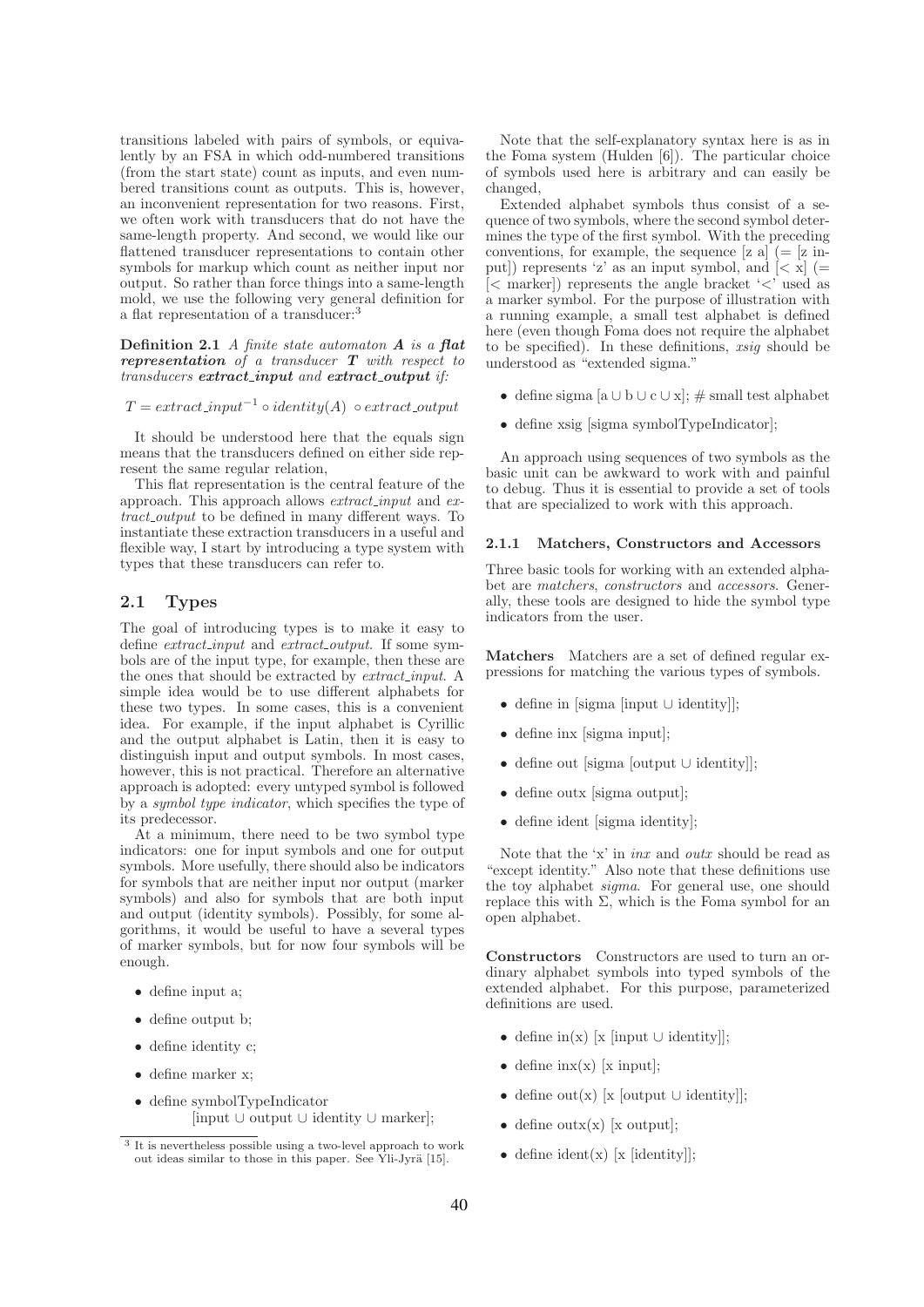Accessors Accessors are used to extract either the input side or the output side. By extracting both sides, a definition can be given for unflatten. The definitions rely upon a definition of term complement which is specialized for use with the extended alphabet.<sup>4</sup> The first step in extractInput eliminates all non-input symbols. This is composed with a transducer that eliminates the symbol type indicators.

- define tcomp(e) xsig-e;  $\#$  term complement
- define extractInput  $[\text{tcomp(in)}:\epsilon \overset{\cdot}{\cup} \text{in}]^* \circ [\Sigma \Sigma:\epsilon]^*;$
- define extractOutput  $[\text{tcomp}(\text{out}): \epsilon \cup \text{out}]^* \circ [\Sigma \Sigma : \epsilon]^*;$
- define unflatten $(\phi)$ extractInput<sup> $-1$ </sup> ∘  $\phi$  ∘ extractOutput;

#### 2.1.2 Pretty Printers

Just as in any programming language, it is important to have concise, understandable print representations of complex data structures. Most finite state toolboxes include a graphical interface, which is very helpful for debugging. It is certainly helpful to have such an interface, but experience has shown that networks quickly become way too complicated to be understood visually. Effective debugging is an acquired skill that requires a great deal of ingenuity in breaking problems into units that can be understood as networks. Since the approach of using a typed alphabet doubles the size of the network, it must also at least double the cognitive complexity of understanding the network.<sup>5</sup>

What is needed is a graphical interface that shows the types of symbols in a concise way without using sequences of two symbols, and without using the symbol type indicator. An implementation might, for example, use different colors for the different types. But since such an implementation does not exist, I simply define here an ad hoc pretty printing approach, specialized for use with the small toy alphabet. The idea is that an input 'a' is transduced to 'a:', an output 'a' is transduced to ':a', and an identity 'a' is transduced to 'a'. In all cases, the symbol type indicator is removed.<sup>6</sup>

• define ppInput  $[\text{inx}(a):\mathbb{R}\times\mathbb{C} \cup \text{inx}(b):\mathbb{R}\times\mathbb{C} \cup \text{inx}(c):\mathbb{C}\times\mathbb{C} \times\mathbb{C} \times\mathbb{C} \times\mathbb{C} \times\mathbb{C} \times\mathbb{C} \times\mathbb{C} \times\mathbb{C} \times\mathbb{C} \times\mathbb{C} \times\mathbb{C} \times\mathbb{C} \times\mathbb{C} \times\mathbb{C} \times\mathbb{C} \times\mathbb{C} \times\mathbb{C} \times\mathbb{C} \times\mathbb{C} \times\mathbb{C} \times\mathbb{C$  $\cup$  inx(x):x%:];

- define ppOutput [outx(a):%:a ∪ outx(b):%:b ∪ outx(c):%:c  $\cup$  outx $(x):\%:x];$
- define ppIdentity [ident(a):a ∪ ident(b):b ∪ ident(c):c ∪ ident(x):x];
- ppIO [ppInput ∪ ppOutput ∪ ppIdentity];
- define  $pp(X)$  [X  $\circ$   $ppIO^*|_2$ ;

Further utilities and pretty printers will be introduced as needed. First, however, we should start to see how the type system can be useful for our compilation.

#### 2.1.3 Assertions and Boolean Tests

An important invariant of the typed approach is that every sequence is of even length and every symbol in an even position is a symbol type indicator. Consistent use of matchers, constructors and accessors will help to ensure that this invariant holds. Nevertheless, things can go wrong, so it is important to use boolean tests as assertions. Boolean types were introduced into the regular expression calculus in van Noord & Gerdemann [14], though the details are worked out differently here. The central idea is similar to conventions in a variety of programming languages, where certain designated values are understood as, or coerced to boolean values. In the finite state domain, it is convenient let  $\epsilon$  be true, and  $\emptyset$  be false.

- define true  $\epsilon$ ;
- define false ∅;

Note that with these conventions, true is a singlestate FSA where the one state is both initial and final, and false is a single-state FSA where the one state is non-final.<sup>7</sup>

Given these conventions, the boolean connectives and, or and not can be defined as concatenation, union and complementation, respectively.

- and  $(B1, B2)$  B1 B2;
- or $(B1, B2)$  B1 ∪ B2;
- not(B)  $\neg B \cap true$ ;

define assertion1  $\epsilon$ ; define assertion2  $\emptyset$ ;

the compiler produces the following output

foma[0]: source assert.fom Opening file 'assert.fom'. defined assertion1: 136 bytes. 1 states, 0 arcs, 1 path. defined assertion2: 136 bytes. 1 states, 0 arcs, 0 paths.

The information that the compiled version of assertion1 has 1 path is sufficient to see that this assertion succeded.

<sup>&</sup>lt;sup>4</sup> The expression  $tcomp(in): \cup_{i=1}^{n}$  could be written more explicitly as  $tcomp(in) \in \cup identity(in)$ . It is, however, stan- $\frac{d}{dx}$  dard in the literature to let language expressions be coerced to identity relation expressions when the context requires this interpretation.

<sup>5</sup> Besides raising the cognitive complexity, the typed approach also clearly increases the computational complexity. But this is unlikely to be a practical concern. The complexity of finite state implementations does not, in any case, derive from the complexity of individual replacement rules. Normally, complexity derives from composing a long sequence of such replacement rules.

 $6$  Note that the percent sign is used in Foma to escape special characters. So 'a%:' is the two-character symbol consisting of an 'a' followed by a colon. Note also that the subscript 2 in the last definition is used to extract the second projection (also known as "range" or "lower language").

<sup>7</sup> In Foma, it is easy to see if assertions have succeeded or not from the compiler output. For example, with a source file (assert.fom) containing the following two lines

For an example using a lot of assertions, see www.sfs.unituebingen.de/∼dg/mixmatch/FinnOTMatching.fom. The FinnOTMatching program is also a good illustration of finite state OT in general.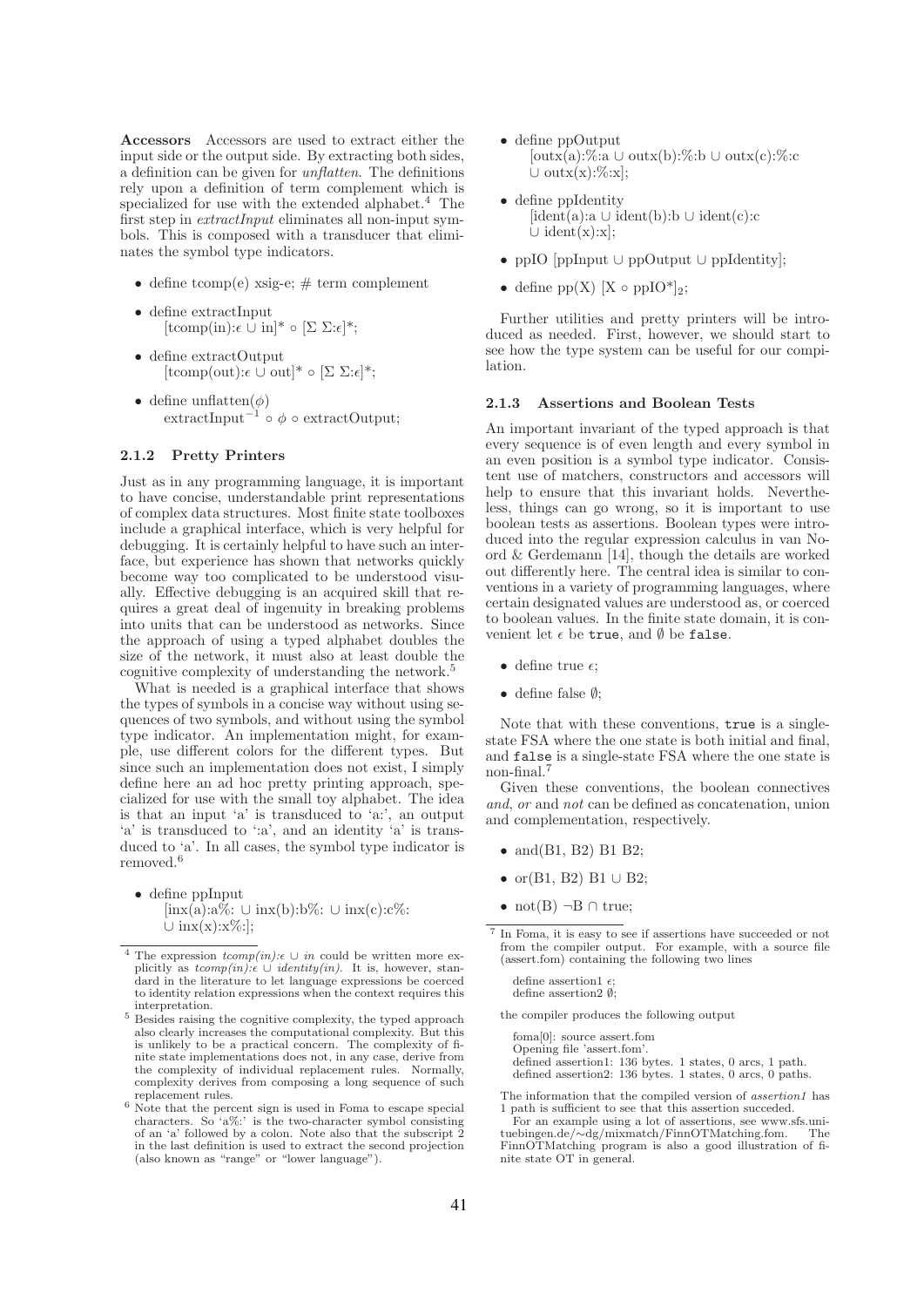With these connectives, basic decidable properties of FSA's can be defined.<sup>8</sup>

- empty(L) not( $[L:true]_2$ );
- subset $(A1, A2)$  empty $(A1 \cap \neg A2)$ ;
- $\bullet$  equal(A1, A2) and(subset $(A1, A2)$ , subset $(A2, A1)$ );

Using these tools, the following assertions can be defined.

- define evenLength(L) empty(L  $\cap$   $[[\Sigma \Sigma]^* \Sigma]]$ );
- define indicatorsInEvenPositions(L)  $\text{subset}([[[\Sigma \Sigma]^* \Sigma]: \epsilon \Sigma \Sigma^* : \epsilon]_2,$ symbolTypeIndicator);

## 3 Basic Unconstrained Replacement

To compile a replacement rule as in (1), we must start by flattening the transducer  $T$ . We have already seen the *unflatten* definition, and it is clear that *flatten* should be the inverse of this, so that for transducer  $T:$ 

$$
T \equiv unflatten(flatenten(T))
$$
 (2)

If  $T$  is a cross-product transducer, then this is easy to define:

\n- define flattenCross(
$$
\phi, \psi
$$
)
\n- [ $\phi \circ [\Sigma \epsilon : input]^*]_2$  [ $\psi \circ [\Sigma \epsilon : output]^*]_2$ ;
\n

Flattening for non-cross product transducers, although not hard, requires access to states and transitions and therefore cannot be done in a portable way.<sup>9</sup>

In general, the flattening step may arbitrarily intersperse input and output symbols, making it impossible to write constraints that refer at the same time to input and output symbols. The general problem is that transducers are not closed under intersection. The good news is that constraints on replacement rules rarely need to refer simultaneously to inputs and outputs.

Given a flattened transducer  $T$ , we can define a flattened unconstrained replacement rule with  $T$  as its center. By analogy with Optimality Theory, this basic replacement rule is called replaceGen.

- define lb [a marker];
- define rb [b marker];
- define bracket lb ∪ rb;
- define replaceGen( $\phi$ ) [ident ∪ [lb  $\phi$  rb]]\*;

Since these rules have introduced a couple of marker symbols, it is important to define corresponding pretty printing definitions.

- define ppBrackets [lb:%< ∪ rb:%>];
- define pp1(X) [X  $\circ$  [ppIO  $\cup$  ppBrackets]\*]<sub>2</sub>;



Fig. 1: regex  $pp1(replaceGen(flattenCross(\epsilon, x)))$ 



Fig. 2: Non-iterated Epenthesis, flattened version

Putting these pieces together, we see in Figure 1 the pretty-printed flattened automaton for free epenthesis of 'x'. This automaton looks superficially like an intermediate step in a traditional replacement rule compilation procedure. But in fact, it is considerably different. The brackets, for example, are not inserted as steps in a procedure. Constraints may refer to the brackets, but the brackets are neither in the input nor in the output.

### 4 Constraints

Constraints are of two basic types: strict and optimizing. Contextual constraints are, for example, traditionally treated as strict constraints, and optimizing constraints are typically limited to constraints for leftmost and longest matching (Karttunen [9]). Strict constraints, being easier, are a natural starting point.

### 4.1 Strict Constraints

As a simple example of a strict constraint, consider a constraint against iterated epenthesis. This may seem like a minor constraint, but nevertheless it was considered important enough to merit some special syntax in Xfst.<sup>10</sup> This is easy to define in the mix-and-match approach, using auxiliary definitions for complement and containment. The automaton is shown in Figure 2.

- define  $comp(E)$  xsig<sup>\*</sup> E;
- define contain(E)  $[x\text{sig*} \to x\text{sig*}];$
- define noIterEpenStrict  $comp(contain([lb outx * rb lb outx * rb]);$
- regex pp1(replaceGen(flattenCross( $\epsilon$ , x))

∩ noIterEpenStrict);

<sup>8</sup> For transducers, Foma provides the boolean tests:  $\emph{-}isfunctional$  and  $\emph{-}isidentity.$ 

<sup>9</sup> See: www.sfs.uni-tuebingen.de/∼dg/mixmatch/flatten for a mix of Foma code and Perl code.

 $10$  See Beesley & Karttunen [1], p. 67.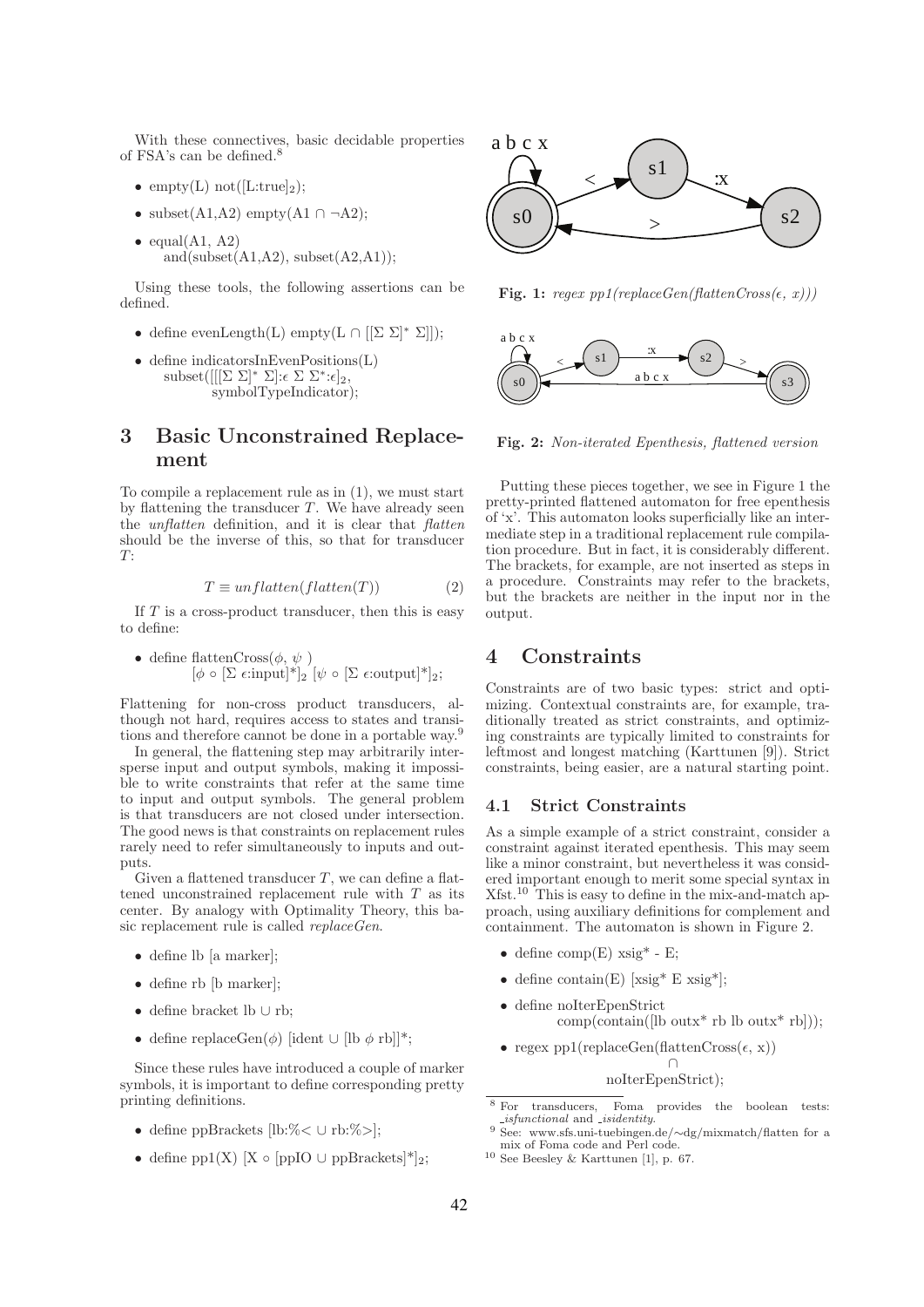

Fig. 3: Non-iterated Epenthesis, unflattened version

The unflattened version, compiled from the following code, is shown in Figure 3.

• regex unflatten(  $replaceGen(flattenCross(\epsilon, x))$ ∩ noIterEpenStrict);

### 5 Defeasible Constraints

Now let us relax the constraint against iterated epenthesis and allow iterated epenthesis only when there is no other alternative. Suppose that there is a higher ranking constraint requiring the output to have a sequence of two x's. If the input already has a sequence of two x's, then the output constraint will in any case be satisfied. If the input only has singleton x's, then epenthesis is needed. But iterated epenthesis is not needed. If, however, the input has no x's, then iterated epenthesis is needed. But it is still desirable to do no more iterated epenthesis than necessary. We start, as in OT, by putting a star after every constraint violation. To do this, we need some standard utilities from Kaplan & Kay  $[8].^{11}$ 

- define intro(S)  $[[\Sigma \Sigma] \cup \epsilon : S]^*;$
- define introx(S)  $[[\Sigma \Sigma] \cup \epsilon: S]^* [\Sigma \Sigma];$
- define xintro(S)  $[\Sigma \Sigma]$   $[[\Sigma \Sigma] \cup \epsilon S]^*$ ;
- define  $ign(L, S)$  [L  $\circ$  intro(S)]<sub>2</sub>;
- define ignx(L, S)  $[L \circ \text{introx}(S)]_2$ ;
- define  $xign(L, S)$  [L  $\circ$  xintro(S)]<sub>2</sub>;
- define if  $PThenS(P,S)$  comp $([P comp(S)]);$
- define if  $SThenP(P,S)$  comp([comp(P) S]);
- define PIffS(P,S) ifPThenS(P,S) ∩ ifSThenP(P,S);

Using these definitions, we can introduce a star, as in OT, and constrain it to occur after constraint violations.

- define star [c marker];
- define ppStar star:%\*;
- define  $pp2(X)$  $[X \circ [ppIO \cup ppBrackets \cup ppStar]$ <sup>\*</sup>]<sub>2</sub>;
- define markViolation( $\tau$ ,  $\pi$ )  $\text{ign}(\tau, \text{star})$ ∩  $PiffS([xsig* ignx(\pi, star)], [star xsig*])$ ;

Then we can mark the violation. The result is shown in Figure 4.

• regex pp2(markViolation(  $replaceGen(flattenCross(\epsilon, x)),$ [lb outx\* rb lb outx\* rb]));

The next step involves minimizing the number of stars. We want to rule out the case that an input would be mapped to different outputs,  $b$  and  $w$  (for "better" and "worse"), where output  $b$  contains  $n$  stars, output w contains m stars, and  $m > n$ . The general idea is to construct a worsening transducer that turns better candidates into worse ones. Then, given a set of candidates c, the optimal candidates will be  $c - worst(c)$ . This assumes, of course, that the worsening of a candidate is complete, all worse candidates are included and no non-worse candidates are included. In some cases, this relation can only be approximated.

There are two kinds of worsening: star-based worsening, which is the main focus of this paper, and generalized worsening. The difference is that starbased worsening works by adding stars to a candidate, whereas generalized worsening directly manipulates the output for a given input to make it worse. In either case, worsening is used to filter out bad candidates by comparison with alternative candidates for the same input. This means that gen cannot actually change the input, gen can only add markup symbols into the input, where markup symbols are disjoint from input symbols.<sup>12</sup>

For replaceGen, the obvious markup symbols are the brackets and the output symbols. But what about the identity symbols? Here, an input symbol  $[\Sigma, input] =$  $[\Sigma, a]$  is "marked up" as  $[\Sigma, identity] = [\Sigma, c]$ . To deal with this problem, the *changeMarkup* step is written to allow identity symbols into non-identity input symbols, and vice versa.

- define changeIdentities [[Σ identity:input] ∪ [Σ input:identity] ∪ xsig]\*;
- define changeOutputs  $[outx:\epsilon \cup \epsilon:outx \cup xsig]*;$
- define changeBrackets  $[bracket:\epsilon \cup \epsilon:\text{bracket} \cup \text{xsig}]^*;$
- define changeMarkup $(X)$ X ◦ changeIdentities
	- changeOutputs
	- changeBrackets]2;

 $\frac{11}{11}$  As a useful convention, 'x' at the beginning means "except" at the beginning," and similarly for 'x' at the end. The abbreviation ign is used for ignore.

 $12$  So GEN can only change the input indirectly by adding markup symbols that are interpreted as editing instructions. For example, if gen brackets syllables, then unsyllabified parts of the input may be deleted in a later (phonetic) module. Other kinds of editing interpretations for markup can easily be invented.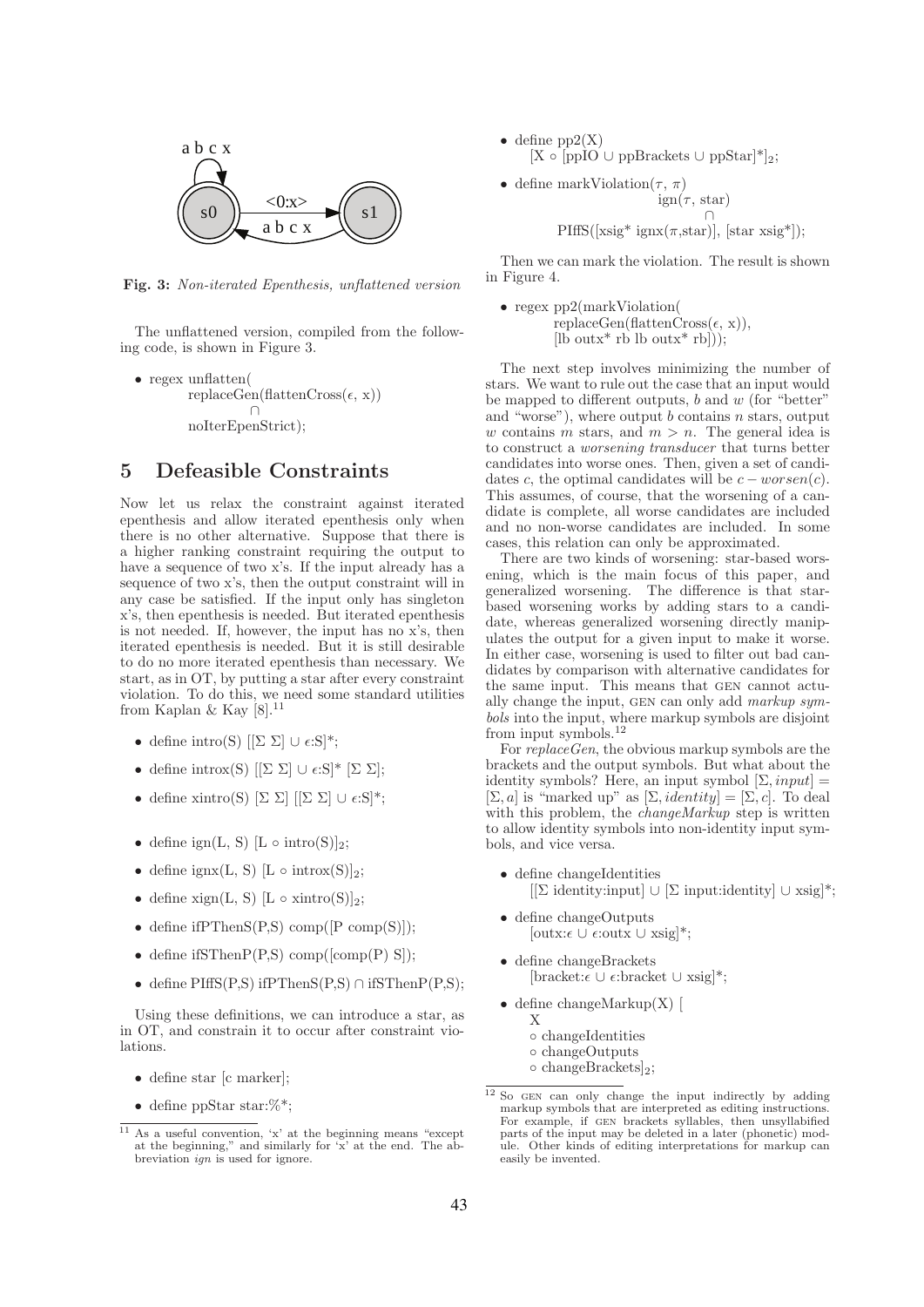

Fig. 4: No iterated Epenthesis with violations starred

Returning now to our running example, suppose that we add a higher ranked constraint which in some cases can only be satisfied by use of iterated epenthesis. Specifically, let us require that the output must contain a sequence of two instances of 'x'. Since this is a strict constraint, it can be applied by intersection. The result is shown in Figure 5.

• define containsOutputXXGen  $replaceGen(flattenCross(\epsilon, x))$ ∩ contain( $[out(x)$  tcomp( $out(\Sigma)$ )<sup>\*</sup> out(x)]);

We then mark violations of the no iterated epenthesis constraint, with the result shown in Figure 6.

• regex pp2(markViolation( containsOutputXXGen,  $[lb outx^* rb lb outx^* rb]$ ;

The automaton in Figure 6 is fairly complicated. After changing markup, however, it is greatly simplified, since constraints on correct ordering of output are abstracted away. The result is shown in Figure 7.

• regex pp2(changeMarkup(markViolation( containsOutputXXGen,  $[lb outx^* rb lb outx^* rb]$ );

Figure 7 shows that every candidate has one of three things.

- 1. an identity x, or
- 2. an output-only x, or
- 3. a star.

If we now add in a positive number of stars, we obtain an automaton that matches every non-optimal candidate as seen in Figure 8.

• regex pp2(addStars(changeMarkup(markViolation( containsOutputXXGen,  $[lb outx^* rb lb outx^* rb]$ )));

In general, however, just adding stars is not sufficient to obtain an automaton that matches every nonoptimal candidate. A simple example suffices to illustrate the problem. Suppose that there are two candidates, where the better one is  $ab*c$  and the worse one is  $a *bc *$ . Here it is not possible to add a star to the better candidate to match the worse candidate. The issue is that stars need to be not only added but also moved around in order to match up. Here it is in general not possible using finite state methods, to obtain all possible placements of the stars. So various levels of approximation must be defined.

- define permuteStarLeft  $[\epsilon:\text{star~temp}(\text{star})^* \text{star}:\epsilon]$ ;
- define permuteStarRight  $[star:\epsilon \text{ toomp}(\text{star})^* \epsilon:\text{star}];$
- define permuteStars [xsig\* [permuteLeft ∪ permuteRight]]\* xsig\*;
- define permute $0(X)$   $X_2$ ;
- define permute1(X) [X  $\circ$  permuteStars]<sub>2</sub>;
- define permute $2(X)$  $[X \circ \text{permuteStars} \circ \text{permuteStars}]_2;$
- etc

In theory, an unbounded amount of permutation may be necessary in order to optimize all possible inputs. In practice, however, this is only the case in highly artificial examples such as the one constructed by Frank and Satta [2]. The normal case is that only  $permute0$  and  $permute1$  are needed. To test how much permutation is needed, one can use the  $isFunctional^{13}$ test described in Gerdemann & van Noord [5].

• define isOptimized(Starred) isfunctional([Unflatten(Starred) ◦

$$
\Sigma\text{-star} \to \epsilon]);
$$

The idea here can be illustrated quite simply. Suppose the input *abc* results in two outputs  $xa\overline{*}ybc\overline{*}$  and  $axb*z$  where  $\{x,y,z\}$  is markup. If we delete everything but the stars, then  $abc$  is mapped to  $**$  and  $*$ . The isFunctional test is designed to rule out cases like this. Each input should be mapped to a set of candidates with a unique number of stars. If this condition holds, then the set of candidates has been optimized.

By using the isFunctional test, it can be determined that no permutation of stars is necessary for this case. So we can optimize in the following way, where the result is shown in Figure 9.

• define optimizeStars0(StarredCandidates) [ StarredCandidates -

```
permute0(
addStars(
   changeMarkup(StarredCandidates)))];
```
<sup>13</sup> In Foma, this is called isfunctional. The return values are true and false as described in section 2.1.3,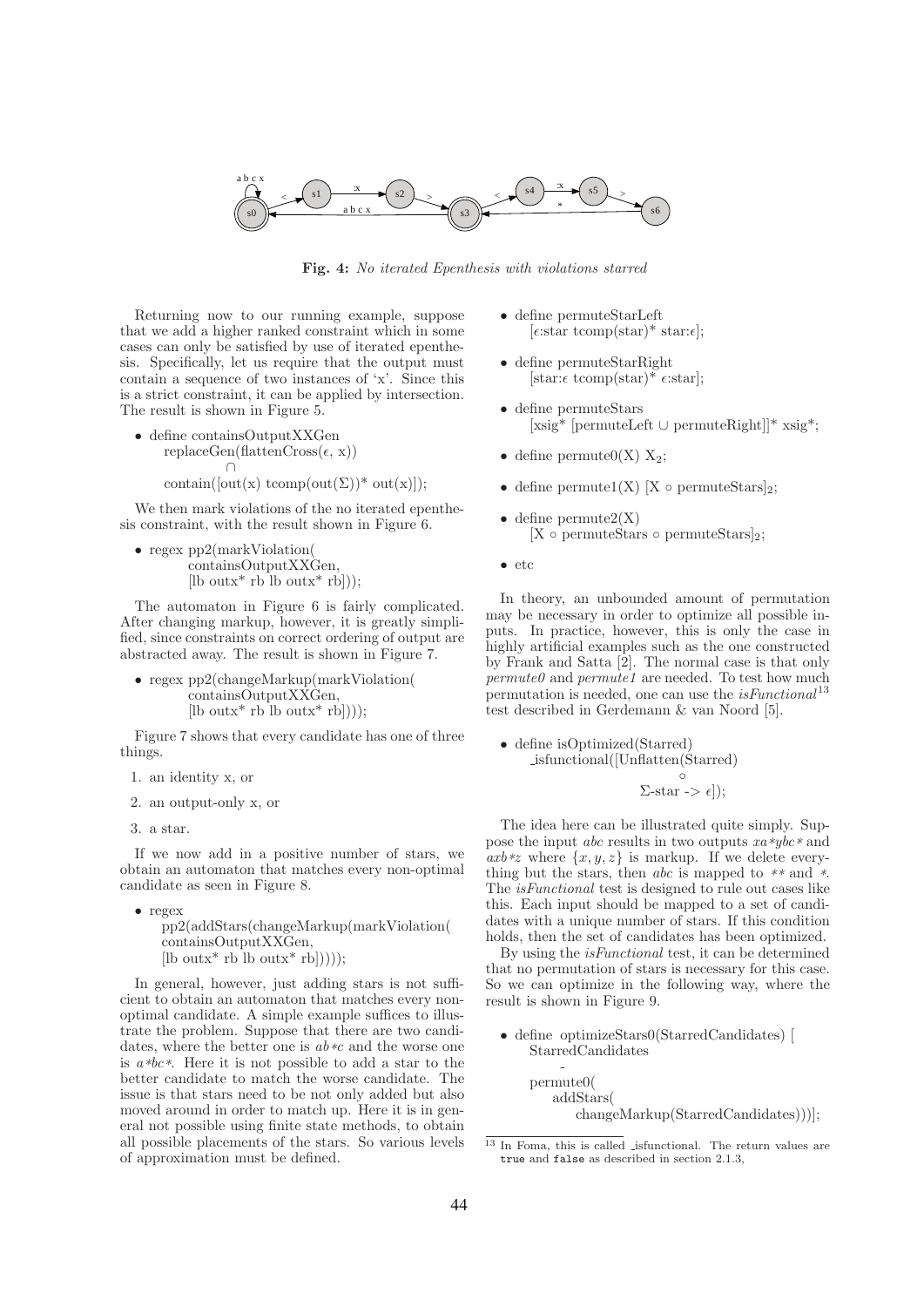

Fig. 5: containsOutputXXGen



Fig. 6: Starred violations of no iterated epenthesis



Fig. 7: After changing the markup



Fig. 8: After adding stars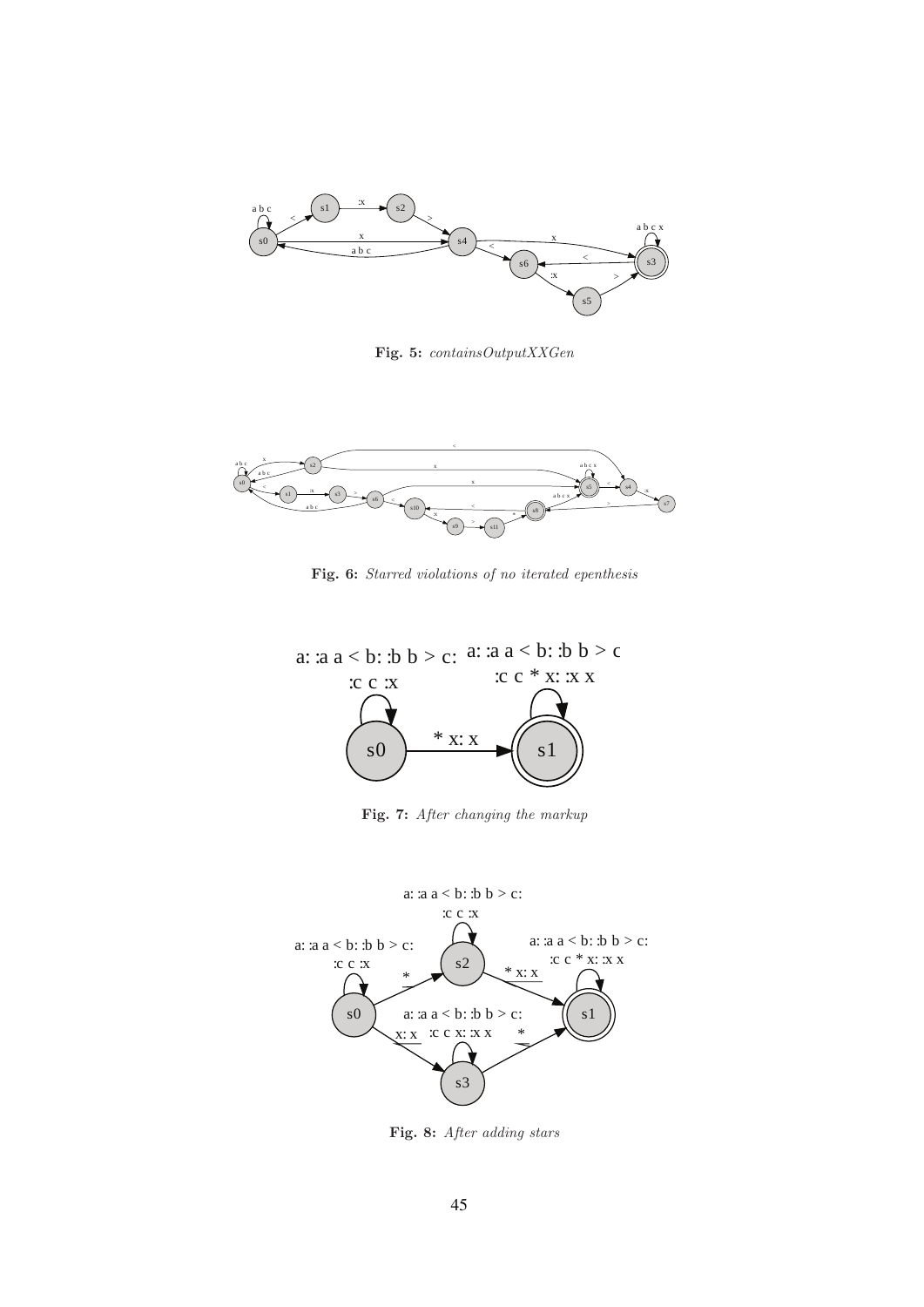

Fig. 9: After optimizing

• define opimizedRewriteRule unflatten( optimizeStars0( markViolation( containsOutputXXGen,  $[lb outx^* rb lb outx^* rb]$ );

The transducer in Figure 9 is fairly complex, so it is not obvious that it is correct. The skeptical reader should study some sample input-output such as the following.

- $ab \mapsto \{abxx,axbxx,axxb,axxbx,xabxx,xaxbxx,$ xaxxb,xaxxbx,xxab,xxabx,xxaxb,xxaxbx}
- $ax \mapsto \{axx,axxx,xaxx,xaxxx\}$
- $axx \mapsto \{axx,axxx,axxxx,axxxxx,xaxx,xaxxx,$ xaxxxx,xaxxxxx}

### 6 Conclusion and further directions

It may seem like a lot of work has been expended in order to define a fairly simple replacement rule. But most of this work has gone into preparatory ground work. Further constraints can now be added in a fairly routine way. Certainly, constraints referring to the left and right context are necessary, and now are easy to define. And other, more exotic constraints are not difficult. The user of a toolbox is thus not bound by the particular flavors of replacement rules provided by the toolbox.

For optimizing constraints, I have introduced two kinds of worsening: star-based and generalized. Though this paper has concentrated on star-based worsening, it may well be the case that generalized worsening is even more important. The idea of generalized worsening is that markup can be directly manipulated to make candidates worse. For example, for a longest match constraint, the worsening transducer could manipulate the marked-up matches to make the matches shorter. Or a worsener for a leftmost constraint could manipulate markup to move matches further to the right. It is clear that a worsening transducer should encode an irreflexive, asymmetrical, transitive relation. Although these properties are in general undecidable [7], in practical cases it is usually clear enough that a worsening transducer is well formed.

Generalized worsening is particularly useful for describing prosodic constraints. For example, medieval Indian prosodists introduced following hierarchy of long-short syllable patterns (Singh, [13]), where long syllables count as two positions and short syllables  $\frac{1}{100}$  count as one: SSSSS < LSSS < SLSS < SSLS < LLS <  $SSSL < LSL < SLL$ <sup>14</sup> This looks remarkably like some versions of generalized alignment in Optimality Theory. For star-based worsening, the relevant constraint assigns stars to each long syllable, where the number of stars for a long syllable starting in position i is  $F_{i+1}$ , the  $i+1^{st}$  Fibonacci number, and short syllables do not get stars. So with stars added, the hierarchy becomes:  $SSSSS < L*SSS < SL**SS < SSL***S < L*L***S <$  $SSSL^{*****} < L^{*}SL^{*****} < SL^{***+}L^{****}$ . Clearly it is not possible to define a transducer to add such a pattern of stars, so the only hope here is to use generalized worsening. The details are a little tricky, but the basic principle is to treat L as a bracketed pair of S's and let worsening move the bracketing to the right or introduce additional bracketing.<sup>15</sup>

Although there may be tricky issues in defining a generalized worsening transducer, the optimization itself is very straightforward.

• define optimize(G, Worsener) G - [G  $\circ$  Worsener]<sub>2</sub>;

To summarize, then, replacement rules have been encoded in a declarative, one-level way, allowing both optimizing and non-optimizing constraints to be mixed and combined in a natural and easy way. In combining OT-style constraints with traditional Generative Phonology-style replacement rules, one may see Kisseberth [10] as a source of inspiration. Long ago, before OT was invented, Kisseberth spoke of rules conspiring to create certain surface effects. The approach presented in this paper is intended to allow such conspiratorial effects to be compiled directly into the replacement rules.

 $\overline{^{14}}$  For some issues concerning this pattern, see Gerdemann [3].

<sup>15</sup> See www.sfs.uni-tuebingen.de/∼dg/mixmatch/zeck.fom for details.